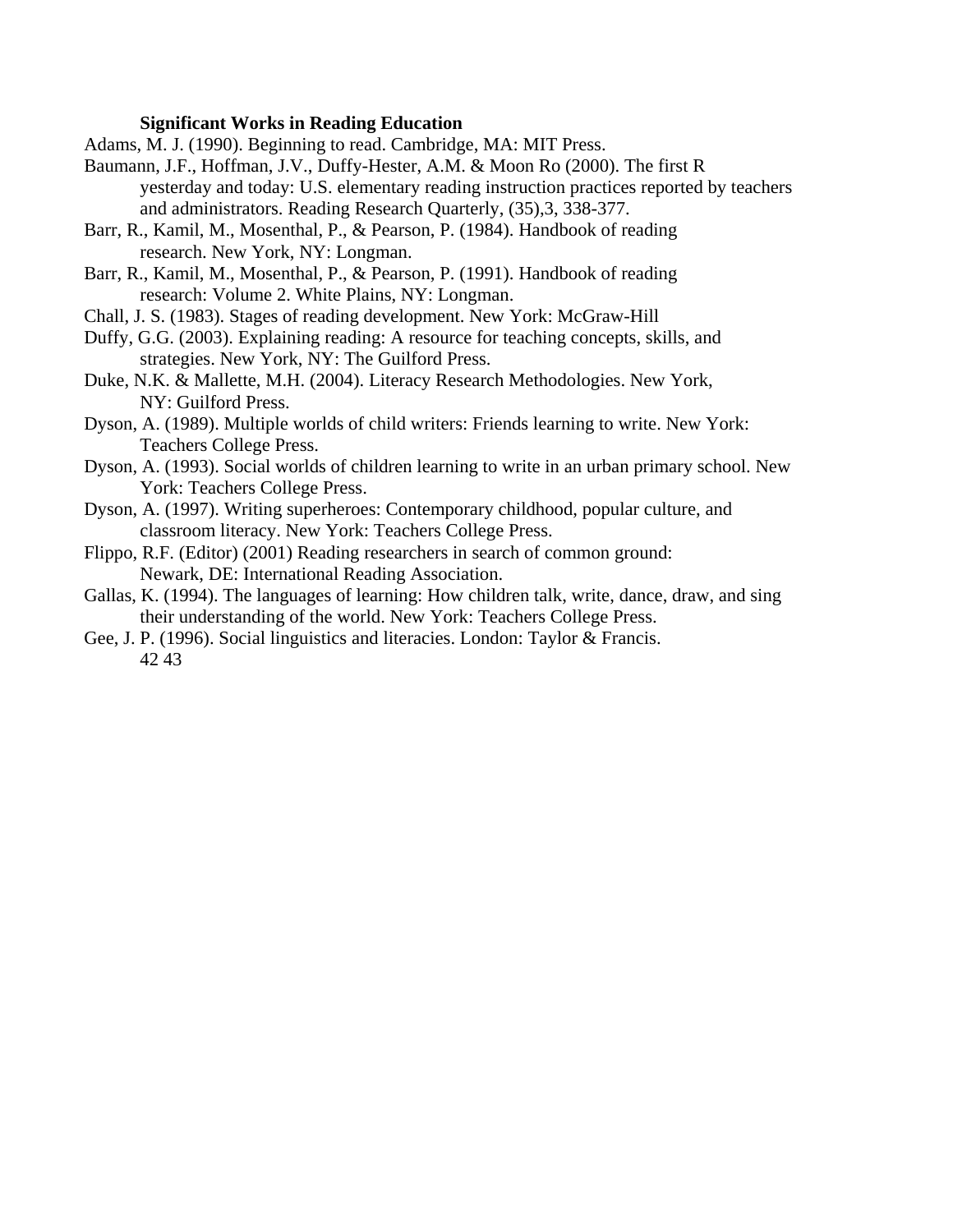- Gough, P. B., Ehri, L. C., & Treiman, R. (1992). Reading acquisition. Hillsdale, NJ: Lawrence Erlbaum Associates.
- Heath, S. (1983). Ways with words: Language, life and work in communities and classrooms. Cambridge, MA: Cambridge University Press.
- Kaestle, C. F., Damon-Moore, H., Stedman, L. C., Tinsley, K., & Trollinger, V. W. (1991). Literacy in the United States: Readers and reading since 1880. New Haven, CT: Yale University Press.
- Kamil, M.L., Mosenthal, P.B., Pearson, P.D. & Barr, R. (2000) Handbook of Reading Research, Vol. III. Mahwah, N.J.: Lawrence Erlbaum Associates.
- Lankshear, Colin. (1999). Literacy Studies in Education. In M. Peters, Ed. After the Disciplines.GreenwoodPress.http://www.geocities.com/c.lankshear/literacystudies.html
- Lapp, D., Block, C.C., Cooper, E.J., Flood, J., Roser, N. & Tinajero, J.V. (2004). Teaching All the Children: Strategies for Developing Literacy in an Urban Setting. New York, NY: The Guilford Press.
- Leu, D.J. (2000). Literacy and technology: Deictic consequences for literacy education in an information age. In M.L. Kamil, P.B. Mosenthal, P.D. Pearson, R. Barr (eds.), Handbook of reading research (3), 745-772. Mahwah, NJ: Lawrence Erlbaum.
- Manguel, D. (1996). A history of reading. New York: Viking Press.
- Mason, P.A. & Schumm, J.S. (2003). Promising practices for urban reading instruction. Newark, DE: International Reading Association.
- Moore, D.W., Monaghan, E. J., & Hartman, D. K. (1997). Values of literacy history. Reading ResearchQuarterly, 32, 90-102.
- Morrow, L.M., Gambrell, L.G., Pressley, M. (2007). Best Practices in literacy Instruction. 3rd Ed. New York, NY: The Guilford Press.
- National Reading Panel. (2000). Report of the National Reading Panel. Washington, DC: National Institute of Child Health and Human Development.
- New London Group. (1996). A pedagogy of multiliteracies: Designing social futures. Harvard Educational Review, 66(1), 60-92.
- Olson,D.R. (1996). The world on paper: The conceptual and cognitive Implications of Writing and Reading. Cambridge, UK: Cambridge University Press. 44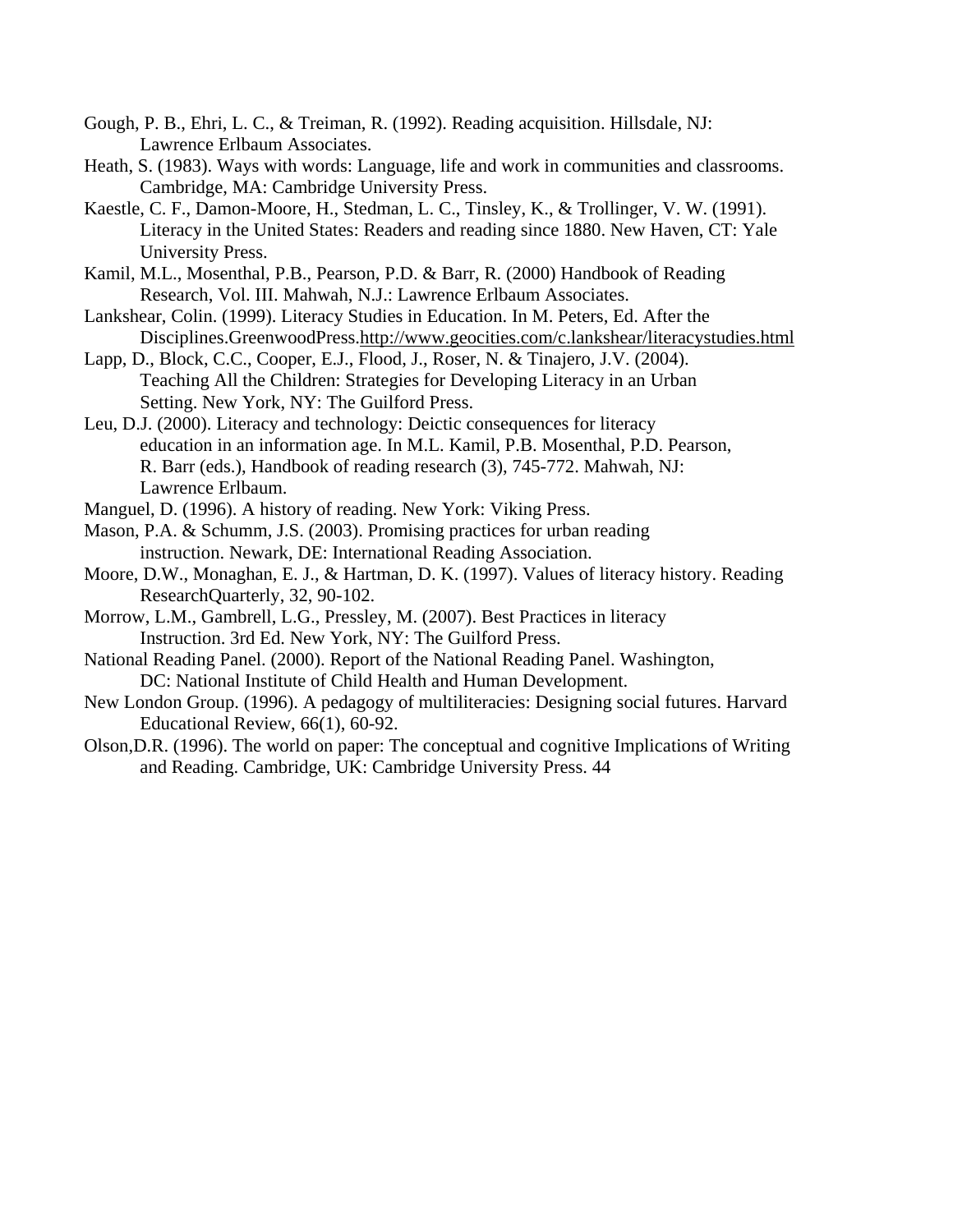- Pearson,P.D. (2000).Reading in the 20th century. In T. Good (Ed.), American Education: Yesterday, Today, and Tomorrow. Yearbook of the National Society for the Study of Education (pp. 152-208). Chicago: University of Chicago Press.
- Readence, J.E. & Barone, D.M. (Editors) (1997) Revisiting the First-Grade Studies. Reading Research Quarterly, vol. 32, no. 4.
- Robinson, R.D., McKenna, M.C., & Wedman, J.M. (2004). Issues and trends in Literacy education. Boston, MA: Allyn and Bacon.
- Robinson, R.D. (2001). Classics in literacy education: Historical perspectives for today's teachers. Newark, DE: International Reading Association.
- Robinson, R.D. (2005). Reading Instruction: It's History, Theory and Development. Boston, MA: Pearson Education, Inc.
- Rosenblatt, L. (1978). The reader, the text, the poem: The transactional theory of the literary work. Carbondale: Southern Illinois University Press.
- Ruddell, R.B., Ruddell, M.R., & Singer, H. (1994). Theoretical models and processes of Reading. Newark, DE: International Reading Association. Cite Updated edition
- Sadoski, M. (2004). Conceptual Foundations of Teaching Reading. New York, NY: The Guilford Press.
- Schieffelin, B. B., & Gilmore, P. (1986). The acquisition of literacy: Ethnographic perspectives. Norwood, NJ: Albex.
- Singer, H., & Ruddell, R. (1985). Theoretical models and processes of reading, Third edition. Newark, DE: International Reading Association.
- Smith, F. (2004). Understanding reading.,  $6^{th}$  edition New York: Holt, Rinehart, & Winston.
- Smith, N. B. (1986). American reading instruction. Newark, DE: International Reading Association.
- Spiro, R. J., Bruce, B. C., & Brewer, W. F. (1980). Theoretical issues in reading comprehension. Hillsdale, NJ: Lawrence Erlbaum Associates.
- Street, B. (1984). Literacy in theory and practice. Cambridge: Cambridge University Press. 45